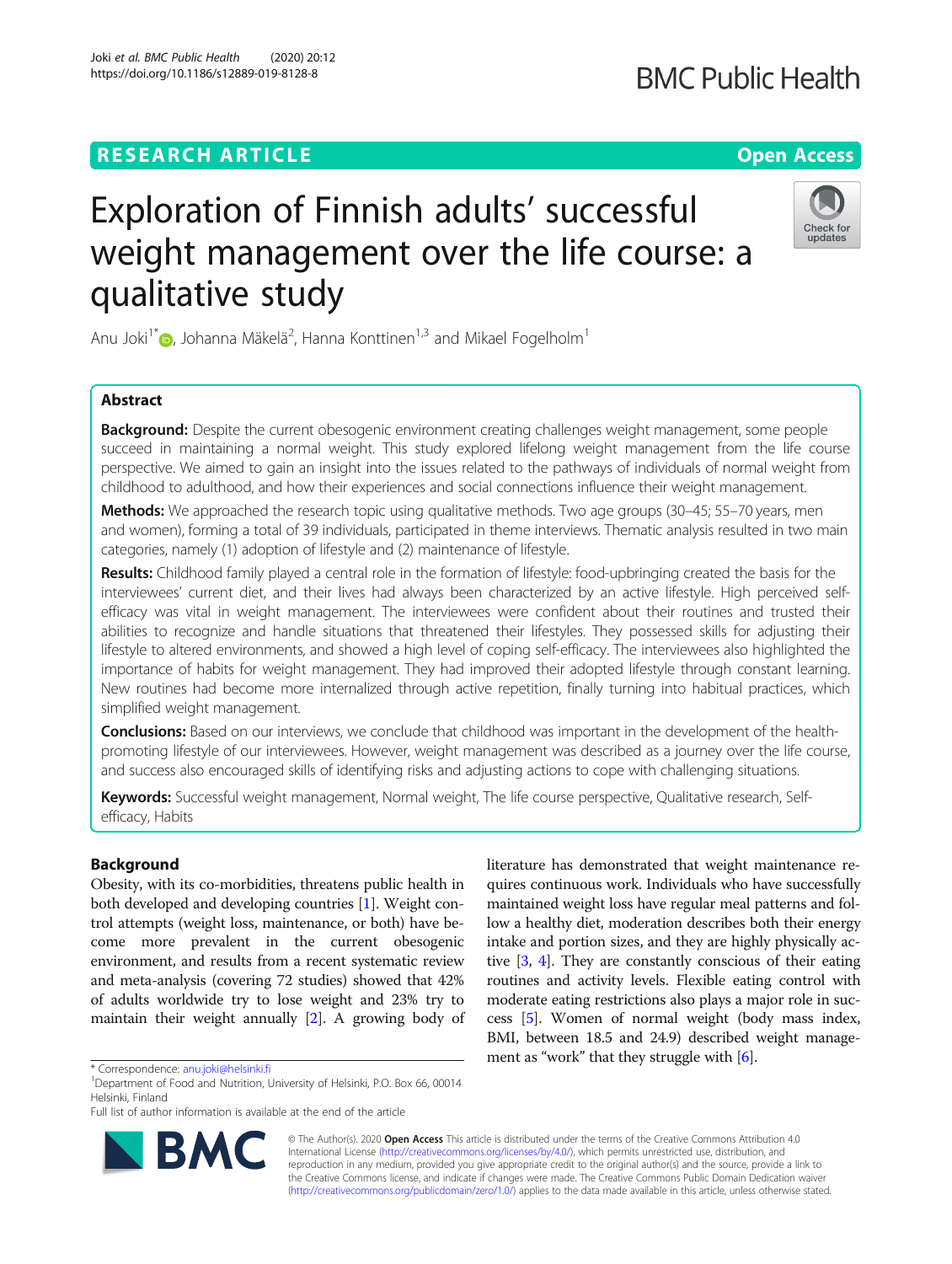Numerous population studies have explored the factors (determinants) that contribute to changes in weight [\[7](#page-10-0), [8\]](#page-10-0). Several studies have also examined weight management after weight loss, using an intervention design [[9\]](#page-10-0). Nevertheless, these studies have typically concentrated on predefined hypotheses regarding the associations of certain behavioral and psychosocial factors with weight change on a group level. It is uncertain whether this kind of approach can determine more complicated, individual issues. To obtain a deeper insight into weight management, we believe that populationbased quantitative data should be enriched by individual-based, hypothesis-free approaches.

Our previous paper introduced individuals' views and thoughts on lifelong weight maintenance success at the present time-point [[10\]](#page-10-0). We defined lifelong weight maintainers as those who had sustained normal weight for their entire adult lives. These maintainers selfregulated their behavior in a permissive, flexible and conscious way. Although their success required work, they did not perceive it as challenging; instead they saw it as a way of taking care of themselves. The informants felt that lifelong weight management was not restrictive; it increased the quality of life.

As, our first analysis did not clarify when and how successful means of weight control were formed  $[10]$  $[10]$ , we wanted to find which factors played the most central role in developing the routines and habits that guaranteed success. Interestingly, our participants repeatedly mentioned childhood in various contexts, and this idea became our starting point for the present analysis and study. Consequently, it expands our knowledge and examines new aspects of successful weight management.

We also wanted to consider the meaning of self-efficacy over the life course, since many previous studies have connected self-efficacy to successful weight management [[3](#page-10-0), [11](#page-11-0)]. Our first analysis implied that self-efficacy might play a role in lifelong weight management, and the fact that self-efficacy and the related concepts are important elements of several health behavior models (e.g. Health Belief Model, the Theory of Planned Behavior, and the Health Action Process Approach) further reflects the central role that self-efficacy plays in human behavior and functioning [[12](#page-11-0)]. Thus, based on these reflections, we decided to add the concept of self-efficacy to our analysis. We aimed to identify common features in our participants' pathways: how they had adopted their lifestyles and how they perceived the influence of earlier experiences on their current behavior.

# Theoretical background Life course

The life course perspective follows individuals' lives over time; it sees life as a trajectory or a pathway [[13\]](#page-11-0). The life course perspective is a set of different theoretical approaches and explanation models, and it contains five principles: 1. Human development and aging as lifelong processes, 2. Human agency, 3. Timing, 4. Linked lives, and 5. Historical time and place [[13\]](#page-11-0). The first principle refers to the relevancy of earlier experiences for understanding individuals and their choices and behaviors in the later years of their lives. Due to the nature of life course as a cumulative process, studying life in its entirety, rather than as single events, is recommended. The second element, human agency, indicates situations in which people select certain roles and positions in order to achieve their goals  $[13]$  $[13]$  $[13]$ . However, social and historical environments often determine the frames in which individuals can act. The principle of "timing" considers normative expectations of when a certain event or transition occurs in a person's life. The "linked lives" principle in turn is related to the idea that all people touch the lives of others. Family relationships, especially the connections between parents and children, are also relevant. The last principle, historical time and place, refers to the fact that everyone is part of a certain birth cohort. Social variations in the experiences of different cohorts may affect the health of different cohort members.

This work investigated maintainers' pathways from childhood to adulthood in the context of the current obesogenic environment, and how social interactions and weight maintainers' personal development enabled their success. We did not focus on the "timing" principle due to a lack of exact information on the nature and timing of the transitions that occurred in the participants' lives. Understanding the experienced transitions was sufficient for us to meet our aims.

## Self-efficacy

Human agency is one of the main principles in the life course perspective. It also connects the life course view and self-efficacy. Perceived self-efficacy, which describes people's beliefs regarding their capabilities of succeeding despite various challenges, influences health behavior at every phase of the life course [\[14](#page-11-0)]. The mediating mechanism may be self-efficacy, which modifies individuals' capabilities of organizing learning skills and motivation for achieving their goals, all of which are elements for which human agency is responsible. As Bandura stated [[14\]](#page-11-0), individuals with high perceived self-efficacy pursue challenging goals, pursue them with strong commitment, and finally achieve the goals they set. When compared to people with low self-efficacy, individuals with high self-efficacy are generally healthier, and manage to simultaneously cope with a number of challenging situations such as the requirements of family, work or several school assignments, and are more successful in achieving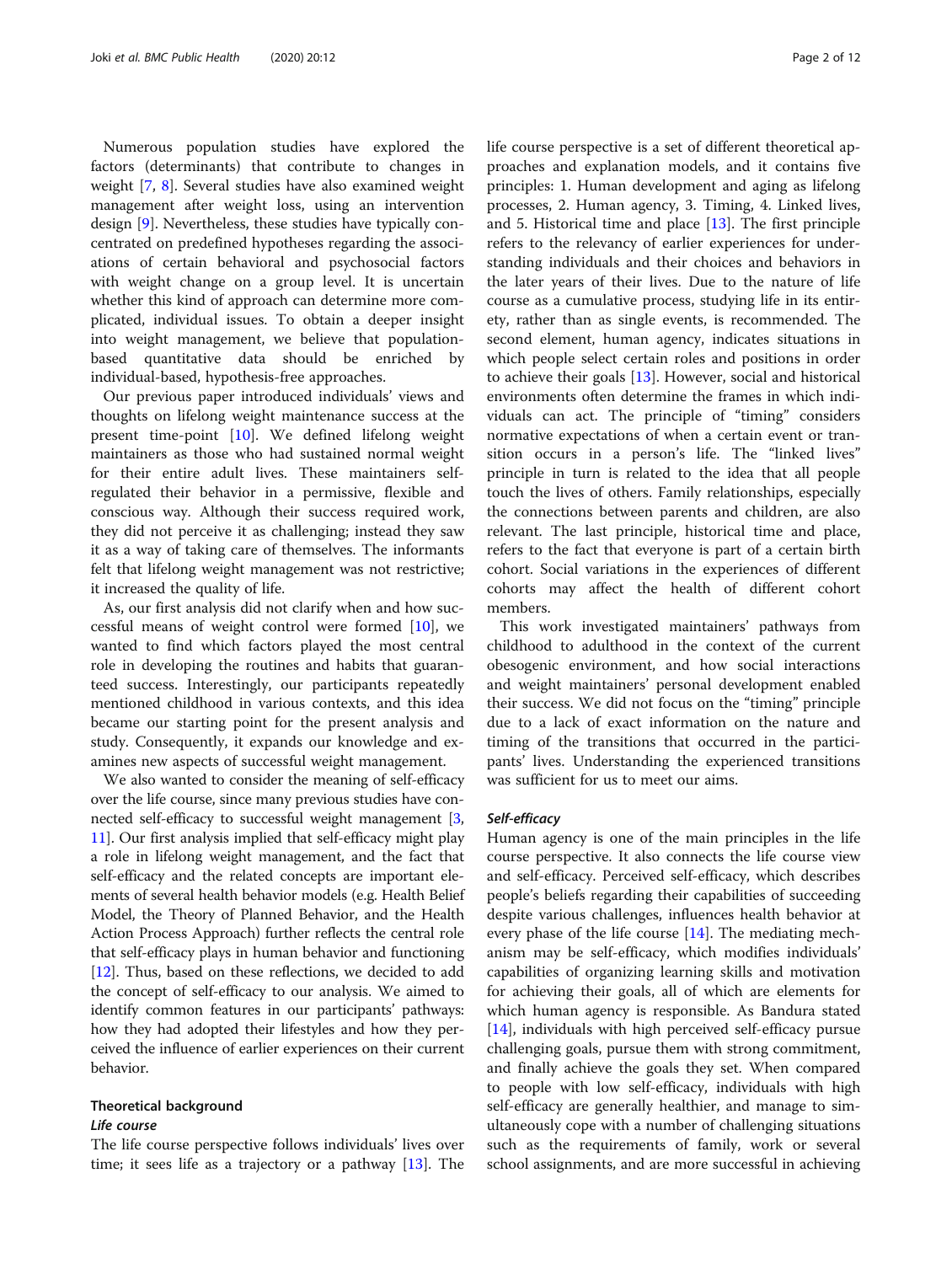various educational, career- and leisure time-related aims [[14](#page-11-0)–[16](#page-11-0)].

Four main factors are involved in the development of perceived self-efficacy [\[14\]](#page-11-0): mastery experiences, social models, social persuasion and individuals' emotional and physical states. The successes experienced through effortful tasks create robust belief in individuals' personal efficacy. Self-efficacy also increases via encouragement from other people or by recognizing success among people similar to oneself. Furthermore, mood affects individuals' beliefs regarding their efficacy. However, it must be pointed out that self-efficacy is behavior- and context-specific, and might be high in some issues but, low in others [\[14\]](#page-11-0). For example, an individual might have high self-efficacy in maintaining a physically active lifestyle but simultaneously low self-efficacy in maintaining a healthy diet.

Moreover, self-efficacy is not a constant feature; it varies over the life course. Family and peers shape initial efficacy experiences, which school and learning further extend [[14](#page-11-0)]. Life transitions present individuals with different challenges and force them to make adaptations to their established routines in order to maintain their functioning. The higher the sense of coping self-efficacy, which describes an individual's perceived capabilities of coping in challenging situations  $[14]$ , the better the surveillance of those challenging situations. In summary, the development of self-efficacy is an ongoing process.

This study aims to explore the pathways of individuals of normal weight from childhood to adulthood and how their experiences and social connections have influenced weight management.

# **Methods**

This study was based on 39 semi-structured theme interviews conducted in Finland. We determined successful weight management as the maintenance of normal weight (BMI, between 18.5 and 24.9) during one's lifetime (early adulthood to present age). To find appropriate participants, we used a purposeful sampling technique for identifying and selecting individuals who were particularly knowledgeable about the phenomenon of interest [[17](#page-11-0)]. We began by recruiting participants from two large organizations representing typical Finnish public employers: the Public Works Department of the City of Helsinki and the parish union of Helsinki, as the principal investigator (AJ) had contacts at these workplaces. First, we mailed the invitation letter, which contained information on the research and criteria for participation, to two employees at these workplaces, who then forwarded it to the potential participants. Next, the principal investigator (AJ) emailed each eligible and interested candidate and gave them detailed information on the research. The study therefore utilized the snowball sampling method, which is useful when informants are members of certain subgroups [\[17\]](#page-11-0). We asked the participants to suggest other potential future participants from among their acquaintances. In addition, the principal investigator (AJ) promoted the study in her social networks to recruit additional participants. However, she did not interview anyone she knew personally well; only acquaintances. It is also noteworthy that although we began the recruitment process in public sector organizations, the sampling method used enabled us to reach informants from various employers, even some individuals working in the private sector. To specify, only 10 of the 39 informants worked in either the Public Works Department or in the parish union of Helsinki.

The present study examined men and women from two different age groups (age 30–45 and 55–70 years) who had always been of normal weight. These age groups represented two birth cohorts who had experienced a different kind of childhood: the older group consisted of "baby boomers" who were children in the period after the Second World War, and the younger group members belonged to the baby boomers' children's generation. During the war, food was rationed in Finland. The parents of the older age group had experienced national shortages. However, after the war, the standard of living rose, and the childhood food environment of the older age group changed from one of shortages to one of abundance. In contrast, the childhood environment of the younger birth cohort was characterized by emerging nutritional recommendations that guided individuals to make their eating behavior healthier, as obesity and other health problems had emerged [[18\]](#page-11-0). Since 1970, the selection of available foods had also become more diverse. To conclude, the childhood food environment of these two age groups differed from each other.

Table [1](#page-3-0) presents the characteristics of the participants. The data are based on self-reporting. Their average BMI was 22.6 (range 20.1–24.9). Almost all were moderately physically active: They reported exercising several times per week. Most of them had studied for at least 13 years (including school years), but education levels varied somewhat. It should be noted that in Finland, the average increase in education levels since the Second World War has been rapid [\[19\]](#page-11-0). The educational level of the participants' parents, particularly that of the older age group's parents, was lower than the educational level of the participants themselves. Their occupations and family relationships also varied, as did their physical abilities. Thus, this was a heterogeneous group, which shared weight management success. It contained two parentchild pairs and two spouse-pairs.

We used semi-structured theme interviews as a data gathering method. These flexible interviews adapt the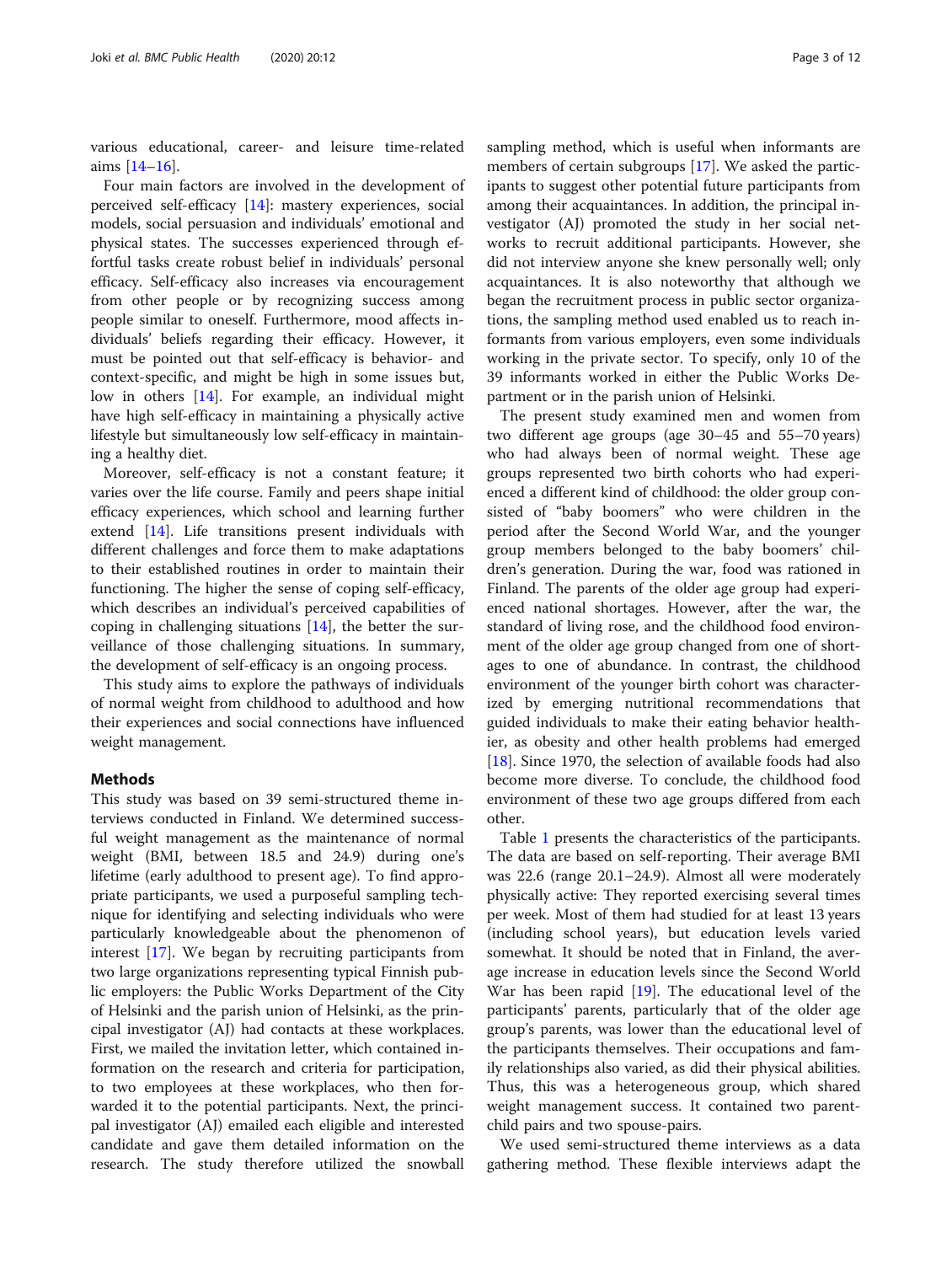<span id="page-3-0"></span>Table 1 Characteristics of study participants by age group

|                                                      | $30 - 45y$ | $55 - 70y$     |
|------------------------------------------------------|------------|----------------|
| Gender:                                              |            |                |
| Men                                                  | 9          | 10             |
| Women                                                | 10         | 10             |
| Education:                                           |            |                |
| $0 - 9y$                                             | 0          | 3              |
| $10 - 12y$                                           | 3          | 5              |
| 13 y or more                                         | 16         | 12             |
| Have a child or children:                            |            |                |
| Yes                                                  | 16         | 19             |
| No                                                   | 3          | 1              |
| Smoking/ use of snuff:                               |            |                |
| Yes                                                  | 3          | 1              |
| No                                                   | 16         | 19             |
| <b>BMI</b>                                           | 22.3       | 22.9           |
| Leisure-time moderate-to-vigorous physical activity: |            |                |
| Daily                                                | 0          | 5              |
| 4-6 times/week                                       | 3          | 3              |
| 2-3 times/week                                       | 15         | 9              |
| Once a week                                          | 1          | 1              |
| Less frequently                                      | 0          | $\overline{2}$ |

interview structure to suit each interviewee [\[20](#page-11-0)]. To create the interview themes, we used the results from studies of weight loss and weight management [[3,](#page-10-0) [21\]](#page-11-0). Three pilot interviews were conducted to test the interview structure. Our previous text contains detailed information on the pilot interviews and actual theme interviews conducted [\[10\]](#page-10-0). The interview discussion topics covered the participants' relationship with food and eating as well as their perceptions of the connections between weight management and health behavior. The interviewees also defined weight and eating management and reflected on the factors associated with their weight.

The principal investigator (AJ) interviewed all 39 interviewees. The interviews, based on an interview guide (Additional file [1\)](#page-10-0), lasted from 45 min to two hours, and were conducted in various settings chosen by the informants: the participants' homes [[20\]](#page-11-0), workplaces [[16\]](#page-11-0) or the University of Helsinki [\[3](#page-10-0)]. A digital voice recorder was used to store all the interviews, which were subsequently transcribed verbatim, and totaled 463 pages. All interviews, transcriptions, and the analysis were conducted in Finnish. The quotations used in the current article were translated into English by a professional native British language editor.

As the field of this research topic is still fairly unknown, we decided to use thematic analysis to yield results. This analysis method is suitable for great amounts

of textual data and fields with limited research knowledge [[22](#page-11-0)]. Moreover, thematic analysis enables a deeper understanding of the studied phenomenon, as the method not only describes the phenomenon, but seeks an interpretive level with which to reach the underlying meaning of the text [[23\]](#page-11-0). It also provides a flexible and practical method for expanding knowledge regarding the human experience of health. For systematic data analysis, we used Atlas.ti software as assistance [[24](#page-11-0)]. First, the transcribed data were entered into the program. After familiarization with the text, the analyst (AJ) coded the text quotations that described the relevant information concerning the research questions [\[22\]](#page-11-0). During the coding process, the research data were conceptualized and classified into meaningful and relevant categories for data analysis and interpretation.

In this theory- and data-based analysis, the initial coding process followed the categorizations of the life course perspective by forming three codes (childhood, adulthood, transitions), the text quotations of which we classified. During the coding process, we realized that it was necessary to create sub-codes such as "childhood and eating" or "transitions and linked lives" to facilitate the process of analysis. In order to secure the reliability of the analysis, we used a coding list that included explanations of the codes and sub-codes [[23\]](#page-11-0). We also paid attention to the other principles of the life course perspective during the coding process (human development as a lifelong process, personal development, social interactions, historical time). The researchers discussed and evaluated the adequacy of the coding, and based on the data, decided to add new codes (learning, adjusting) (Additional file [2](#page-10-0)).

Then, in the interpretation phase (meaning-making process), after careful revision and several rigorous coding rounds, the relations and similarities among the codes formed two main categories: Adoption of lifestyle and maintenance of lifestyle. The former included the "childhood" and "learning" codes, whereas the "transition", "adulthood" and "adjusting" codes belonged to the latter. For example, text referring to the development of the participants' food habits or active lifestyle were assigned to the "Adoption of lifestyle" category and text referring to adjusting habitual routines to new life situations were assigned to the "Maintenance of lifestyle" category.

## Results

The following paragraphs describe the main findings of the present work. First we introduce the issues related to adoption of lifestyle, and then continue with factors connected to the maintenance of lifestyle. However, it should be noted that the themes overlap, and adjusting or learning cannot be found at any particular stage of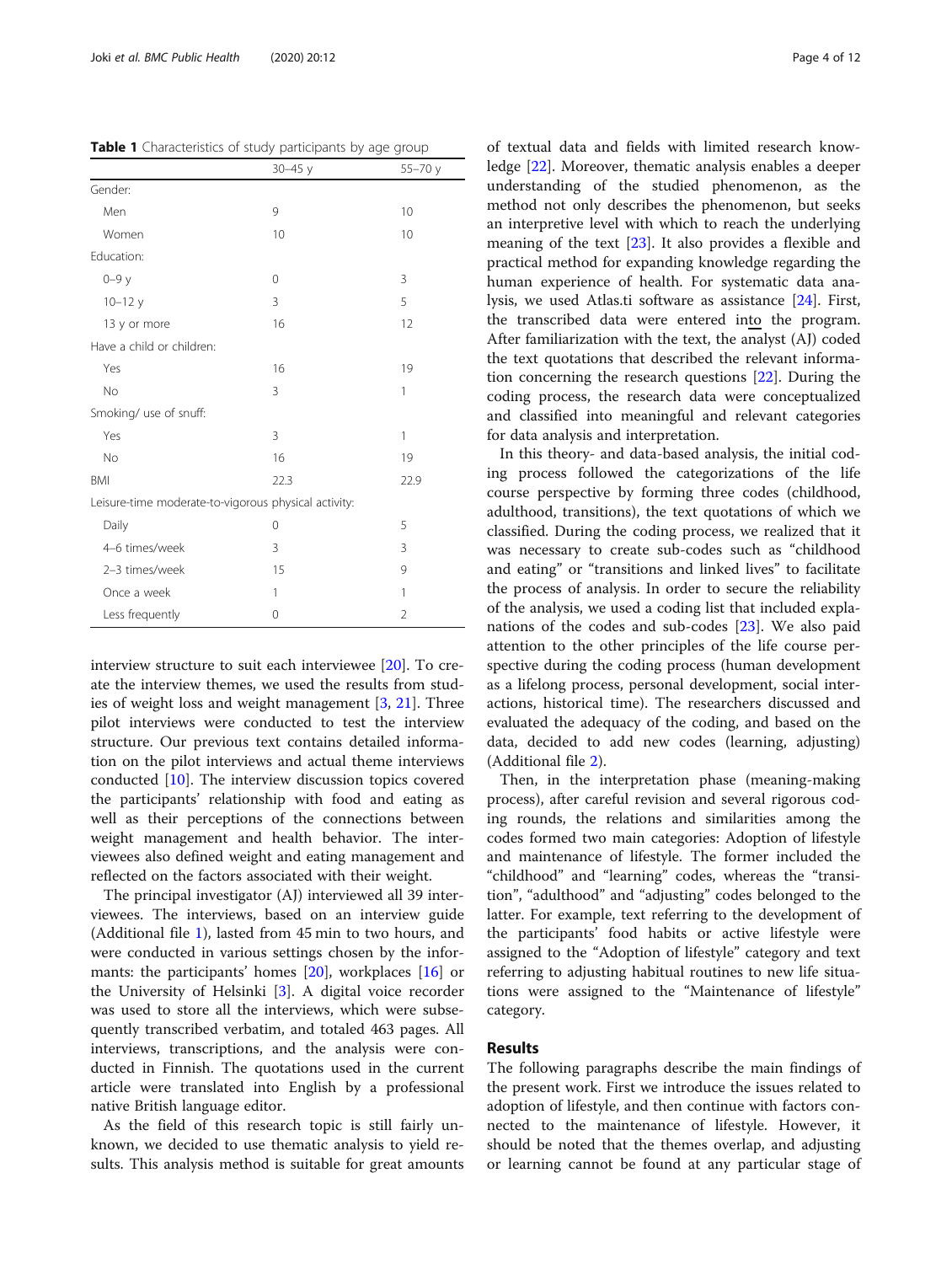life, as they may be present in various stages of the life course. Within these main categories, we focused on the pathways that successful weight maintainers had experienced, and elicited their views and beliefs regarding childhood, transitions and adulthood.

## Childhood

Both age groups highlighted the central meaning of childhood in creating lifestyle, despite the different childhood landscapes that they had lived. The interviewees perceived that they had adopted their weight gain protection values and attitudes from their parents: "Of course, your childhood family have influenced it … it's the lifestyle that you've grown up in and what you've learned … also, my mom and dad have always been active and eaten healthy foods and been conscious of their weight control routines"  $(I22W34).$ <sup>1</sup> Some minor differences occurred between the age groups: older participants reported that during their childhood, their parents, who had experienced national shortages, emphasized the importance of food and learned not to leave food on their plates. The younger participants did not find it so difficult/uncomfortable to leave food uneaten if they were full.

## Food-upbringing

Childhood family and its routines formed the basis of food patterns. This effect, which we defined as foodupbringing, played a significant role in the interviewees' current food habits. They reported eating the same traditional Finnish foods that were familiar from childhood. More specifically, in everyday life, they cooked similar foods to those they were served in their childhood homes. Their favorite foods also contained typical home-cooked meals such as "macaroni bake" or "meatballs and mashed potatoes".

The interviewees also felt that their taste preferences had developed in childhood. As one 31-year-old woman explained: "Starting from childhood … manners and habits and preferences, also taste preferences, originate from childhood" (I2W31). Vegetables, especially root vegetables, had been regularly eaten by the interviewees and the consumption of sweets had been infrequent in their childhood. Consequently, vegetables seemed to play the main role in the interviewees' current diet, and their consumption of treats was moderate. Their meal frequencies corresponded to their childhood meal rhythms. Regular meal patterns and proper meals characterized their eating habits in both childhood and adulthood. As one 31-year-old man described: "Upbringing is the main element that influences my food habits. I can't think of any other factors, I've noticed that I eat the same foods as I did in childhood. I also think about what my mom and dad taught me about food …" (I8M34).

Even the relationship with food seemed to have been born in childhood. The interviewees appreciated food simply as an energy source, but they also highlighted its meaning in celebrations and social interactions. Their relationship with food seemed to be uncomplicated: food neither caused anxiety nor guided their lives; it was important in a positive way. It was uncommon to combine food and feelings – food was not a reward but a tool for living. They emphasized their mothers' role in creating a healthy food relationship. They had regular, proper meals in childhood. Food was homemade, tasty and not "snobby". Several stories pictured a mother slicing apples, carrots and other fruit for breakfast or making soup for a family meal. Food memories also described special moments: "camping in the woods and cooking on a campfire with dad" (I8M34) or "the harvest festival where the entire village gathered to dig potatoes and the tables were weighed down with all the different kinds of foods that mom had cooked" (I34W62).

## Variation in socioeconomic background

The interviews provided new insights into the socioeconomic background of the interviewees. The interviewees highlighted how food was appreciated in their childhood families and was prioritized when money was short. As one 64-year-old man explained: "When I was young, we didn't have much money. I lived with my mom; my dad left when I was a baby. My mom had to work hard to get me food. And I was only 15 years old when she died." (I17M64). Another participant explained: "As a child, I was very skinny. I had a second cousin who was the same age and she was plump. Her family had money to buy sweet things … she gained weight and I always asked my mom, how I could also gain some weight … we never had anything sweet, only homemade food but if I think about it now, it was good, healthy food" (I39W60).

Several interviewees, particularly the older participants, mentioned that when they were children their family could not afford to buy expensive vegetables and treats, but that the food they ate was still healthy: "Now I eat various vegetables. However, if I think about my life as a whole, supply was more limited when I was a child. Vegetables were from our home garden, such as carrots, beetroots, peas, cabbages … we couldn't afford to buy vegetables." (I15W60). However, the younger interviewees also gave examples of how their families carefully thought about what to spend money on, and food was something they wanted to invest in.

# The adoption of lifestyle

The interviewees believed that genes influenced their weight management, but they also proposed that (in <sup>1</sup>

<sup>&</sup>lt;sup>1</sup>Informant 22, Woman, 34 years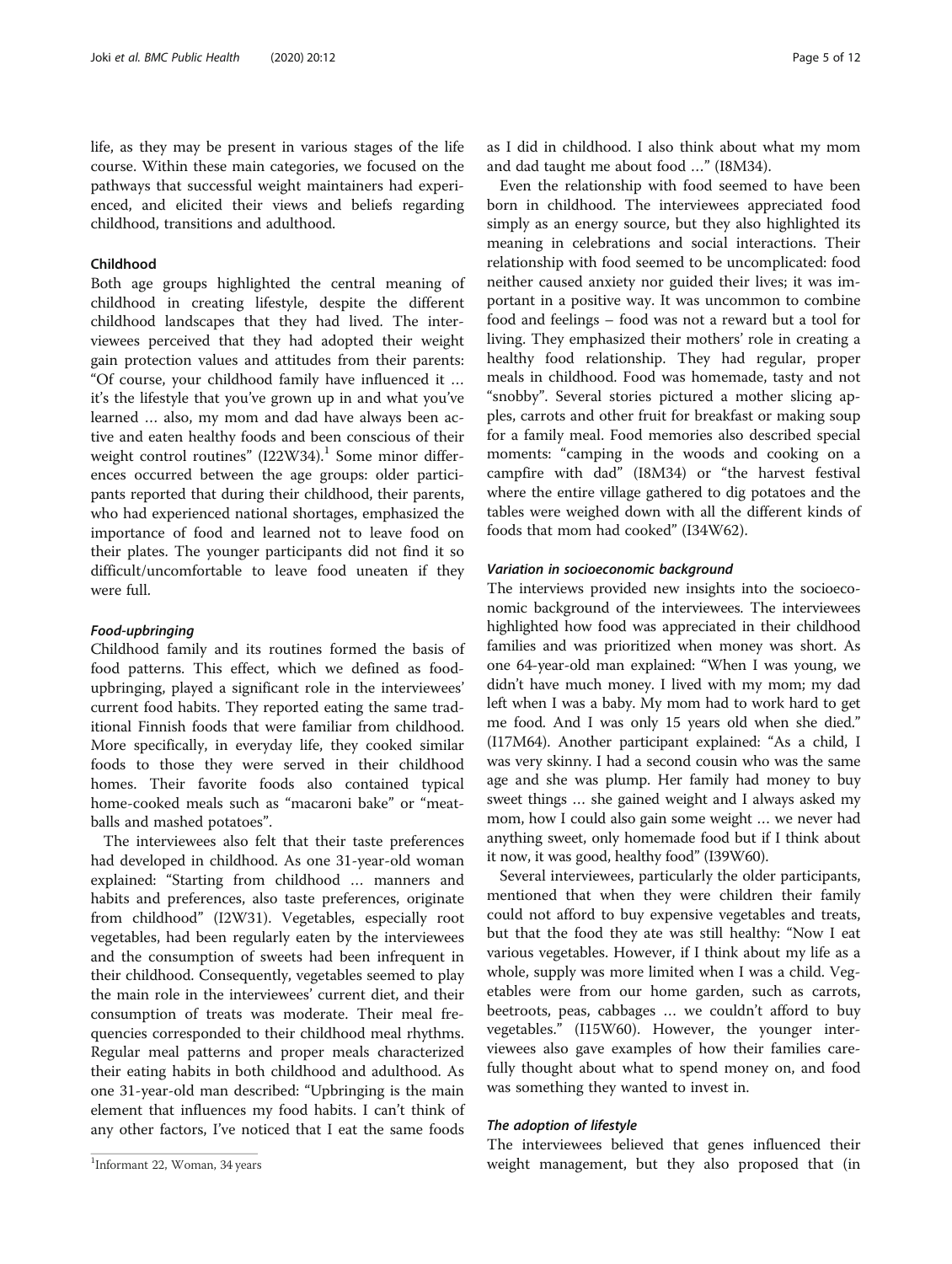addition to genes), their lifestyle was inherited by learning. They reflected on their relatives' weight and lifestyles and concluded that success was not only determined by genes, but that lifestyle was a relevant factor. "Genes are what they are, and it's hard to comment on them. However, I feel that in my case, the behavior model from childhood is more significant than genes … my parents have always been physically active and controlled their eating …" (I37M62).

The interviewees also revealed that not all the eating habits from their childhoods promoted successful weight management. Nevertheless, they had recognized these poorer habits and created solutions. One 32-year-old woman specified: "We ate a lot, probably too much, in my childhood family … some of my relatives are overweight, my mom and one sister for example, and it makes me restrict my eating now …" (I31W32). A 37 year-old man explained, "Especially at Christmas time, I find myself taking candies from the kitchen cupboard … I remember from childhood that we had a lot of candies and pastries to eat for several days … I want to stop this behavior model by not keeping treats in the cupboard" (I6M37). Therefore, when food-upbringing did not support the interviewees' goal of a healthy lifestyle, they were able to ignore their adopted habits and adjust their behavior to reach their goals.

#### Physical activity and an active lifestyle

The interviewees had grown up with active lifestyles. They described having always been interested in exercise and that it had been a crucial part of their lives since childhood. The age groups mentioned different ways of implementing physical activity in everyday life, but the importance of physical activity was similar in both groups. As one 30-year-old man summarized, "I've had an active lifestyle since childhood … I didn't spend time on the computer or play video games; I exercised frequently and ate regularly and most likely fairly well" (I32M30). A 65-year-old woman explained: "I cycle, swim and go for walks … I'm not a gym bunny, but I need some physical activity … just for fresh air and to compensate for days spent inside at work" (I16W65).

The interviewees emphasized "an active lifestyle" (constant motion and bustling) as being more important than having a certain sports hobby. Of course, an enjoyable hobby was beneficial for weight management, but success did not require any specific one. Exercise also offered the interviewees many other advantages (mental well-being, stress relief, endorphins), and weight management was only a side-product. A 39-year-old woman clarified: "Yes, I think exercising is important, but not only for weight management. In general, it helps wellbeing, and helps you keep working, helps you keep in

shape. It enhances body awareness, and I truly believe it's the key to everything" (I7W39).

The maintainers' social ties shared this healthy lifestyle. In childhood, the interviewees' parents, especially mothers, who were praised in several interviews, played a crucial role in generating eating and exercise practices. As one 62-year-old man explained: "My mom was a skillful cook and she prepared healthy, diverse food even though we didn't have much money when I was young." (I37M62). Because of this early social context, the interviewees were already capable of exercising and making healthy food choices as children. Their social networks had been active since childhood, and many of them were also of normal weight. As one 37-year-old man stated, "My social network doesn't really affect my weight management … sure, my friends are active, they exercise and are in good shape … so, it may have an influence, but I can't really say it's down to that because it's the environment I grew up in" (I23M37).

#### Learning as a continuous process

The interviewees had learned and adopted new routines continuously throughout their life course. Active habituation played a major role in their learning processes. Conscious choices and decisions turned into internalized behaviors by repetition. Habits that had been implemented since childhood had become routines during the life course. One 67-year-old man told us, "I think that the main reason for being of normal weight is the lifestyle that I learned from home. When I was young, there weren't many food choices, you had to eat what was on offer, and it was mainly healthy food. Hamburgers or pizzas weren't available, and I wasn't used to those kinds of foods. So, it's uncommon for me to eat junk food. I rather eat healthy home-cooked food, it's the lifestyle that I'm used to, and I don't have to think about it!" (I29M67). A 56-year-old woman also highlighted the importance of habituation in the formation of routines, "I just eat the same way I've always eaten … it'd be hard for me to change my routines and start to overeat or stay on the sofa instead of going out for a walk" (I1W56).

Although habits were adopted in childhood, learning continued into adulthood. Conscious decisions to behave in a certain way in order to achieve a goal, such as healthy living, had changed over time into routines that no longer needed to be considered. One 61-year-old woman explained, "I love salads, I could eat them all the time … but if I think of my favorite foods now, I admit I might have programmed myself to this kind of diet at the beginning … however, I like my diet now" (I36W61). Another example of active habituation in the adoption of a lifestyle was: "I hardly think about weight management anymore … I don't feel at all that I should restrict my eating or my life or anything, because those patterns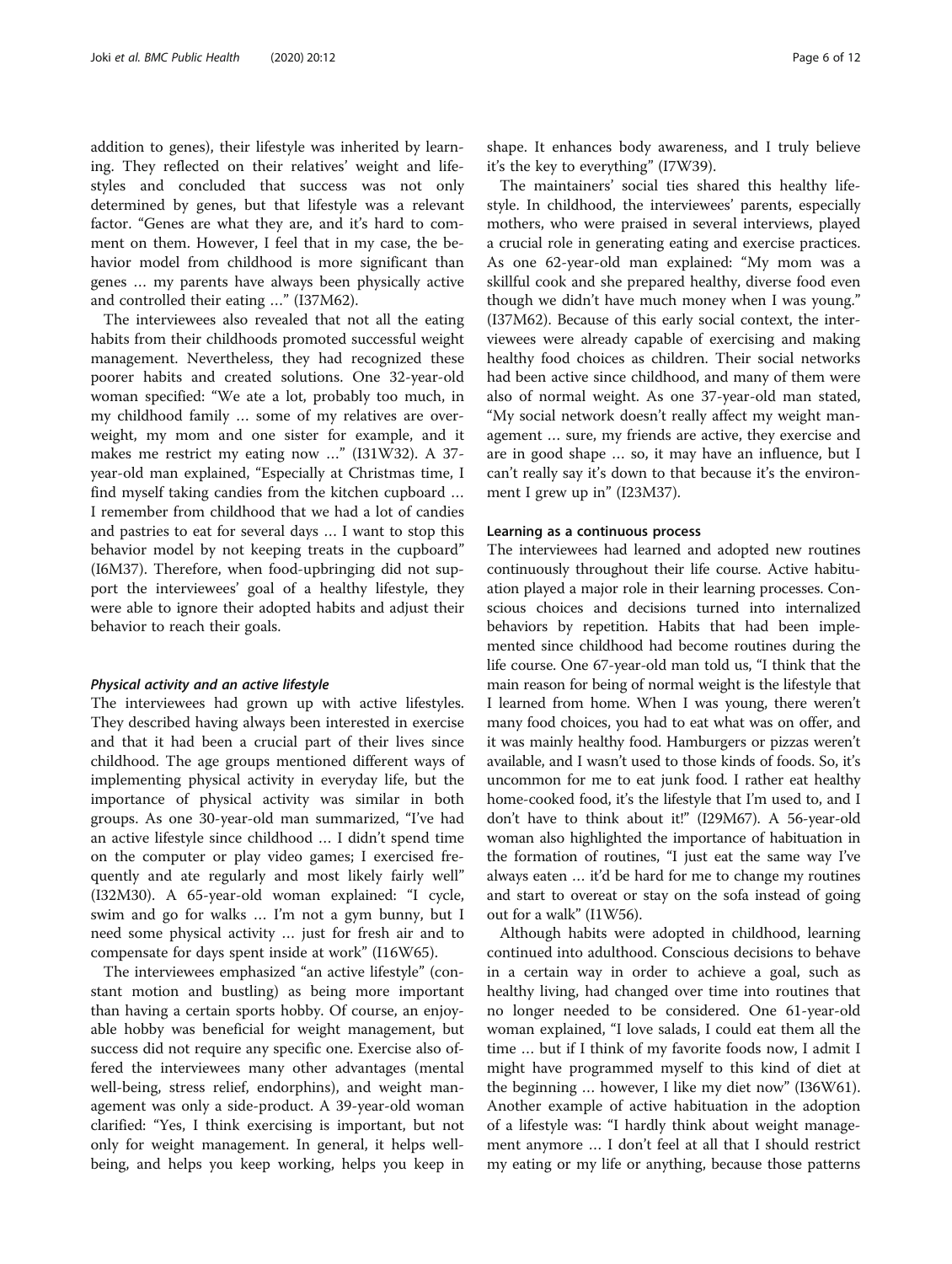are now so internalized … but it didn't happen by chance … in the beginning, I decided to behave in a way that promotes staying at a normal weight … and now the routines just happen" (I12W64).

Habitual practices did not require continuous work. As some routines were currently automatic to the interviewees, it was unnecessary to think of food choices or meal sizes because they had already earlier learned how much they needed to eat. Possibly for this reason, participants perceived weight management as rather effortless. Several interviewees detailed how they did not work at weight management but maintained a lifestyle that obviously enabled success. A 58-year-old man explained: "I don't need to think about weight management; it just happens routinely due to my lifestyle. And that's the main point! At the end of the day, I work out quite little nowadays, but I still need some sport. I have a compelling need for outdoor sport; if nothing else, I have to go for a walk. But I don't need to think about these things!" (I9M58).

### Adjustments during life course transitions

The participants encountered events and situations in their life courses that threatened their characteristic lifestyle. Typical transitions that they mentioned were marriage or divorce, pregnancies and parenthood, starting a new job, and spending a longer time abroad. During these transitions, the interviewees worked actively to maintain their weight and successfully balanced energy intake and consumption. Instead of carrying out given instructions they modified their behavior on the basis of their earlier experiences and reflections.

The interviewees mentioned several examples of times when they had needed to make such adaptations. One 39-year-old woman described her experience, "When I began this desk job, I noticed (from my body) that I didn't need to eat as much as I used to. My previous work had been physically harder, and at that point, I had to consciously 'wake myself up' and realize I would survive with less food … meals didn't need to be huge … in conclusion, I've always found the right balance for my needs in this kind of situation." (I7W39).

The interviewees succeeded in tackling threatening transitions and returning to their customary lifestyle. They recognized and intentionally reacted to situations in which they approached their adopted upper weight limit. They wanted to maintain their ideal weight and were ready to work to achieve this goal. They actively cut off the chain of weight gain: "I was an exchange student in America when I was young. During that year, I gained weight … because of the American lifestyle … and when I returned, I continued my Finnish lifestyle (walking and cycling, eating home-cooked food) with some extra means of weight control like avoiding treats, and I lost the extra kilos" (I35W57). Another quotation containing several examples of this kind of situation was: "I'd always been slim … but almost 15 years ago, a strange thing happened; I was almost eight kilos heavier than now but still of normal weight … I'd just gained some weight, the kids were small, and I was studying, and I was exercising very little … then I realized that if I continued in the same way, I would have to buy the next clothing size and this was the last thing I wanted … so I increased my exercise and was more conscious of my eating … and I lost the extra kilos … it was quite easy …" (I14W56). Achieving and maintaining set goals were characteristic of the individuals who had successfully maintained their weight. Naturally, there were several ways to maintain their ideal weight and the interviewees had made adaptations that suited them best.

In contrast to the above examples, some transitions supported weight management. Parenthood was a central milestone at which the interviewees revised their routines and habits. As a role model, they offered healthy foods, ate regularly, organized family dinners and were physically active. One 37-year-old man explained: "When I was a young man, I ate differently, a lot of unhealthy processed foods, hamburgers and hotdogs … when I had children, I changed my diet … now it resembles my childhood diet, which included plenty of healthy things" (I23M37). They also highlighted the importance of initially learning healthy food and exercise patterns.

# Self-regulation, routines and social environment as supportive factors

The interviewees described weight management as an issue they could control to keep their weight stable. They believed they were responsible for their decisions and selfregulated their behavior, despite unhealthy temptations in their environments. As one 34-year-old woman told us, "Well, my husband quite often eats chips on weekends, I typically take two handfuls, and then I quit … I make my decisions … of course, the environment has some influence on people's patterns, but I think, ultimately, you yourself are in charge of your eating" (I22W34). They also pointed out that everyone faces difficulties in life but that the attitudes and reactions in those situations are more significant in determining results such as successful weight management. They did not allow problems to disturb their weight maintenance.

The interviewees showed confidence in their lifestyles and routines. External instructions, fad diets (a diet promising rapid weight-loss) or even family or close friends did not regulate their habits: "… I am so routinized, and we have a basic set that we always eat …" (I2W31), "… no effect, my thoughts related to food are so stable/constant …" (I3W41). They wondered why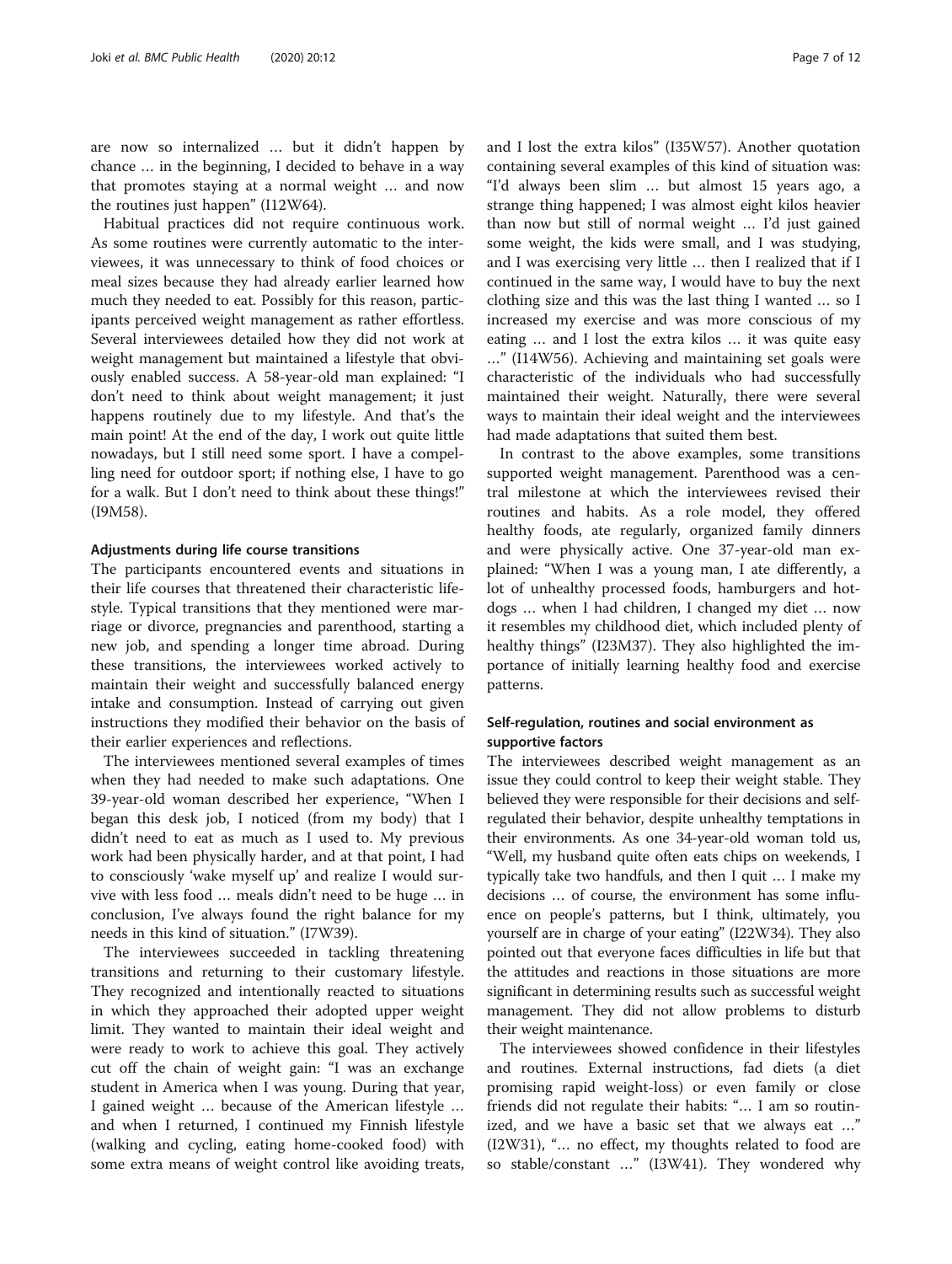people are so uncertain of their own routines and let different kinds of fad diets (which maintainers saw as ridiculous, unnecessary and short-lived) change their food habits. However, despite the "certainty" characterizing the interviewees' lifestyles, they were not entirely rigid in their routines. They carefully considered if a new habit would be meaningful to them and subsequently, sometimes changed their behavior. A 61-year-old man explained: "I didn't like fish in the past but when I heard how healthy and good fish oils were I just started to eat fish … I also drink sea buckthorn juice daily and carrot juice … they're not my favorites, but good for health … and after all, I'm used to them now" (I33M61).

The social environment of the interviewees was mainly favorable for their weight management. Due to their unproblematic relationship with weight management, they felt no need for support. However, they recognized that their spouses had similar lifestyles and identical values. In a way, they received "passive support" when their family ate healthy foods and exercised together. Their relatives respected their lifestyle, and in most cases also shared it. As one 37 year-old man described, "I find it the main issue … the whole family matters … your lifestyle may be part of the whole family's lifestyle … I can imagine that if my wife didn't care about her eating, I'd easily go along with her …" (I6M37). However, in conflicting situations, the interviewees retained their views.

Adjustments also occurred in everyday life, not only during special transitions. The immediate reaction to weight gain was seen as crucial to success. The participants underlined that it was essential to respond to even a small weight gain – this was the key to adjusting one's lifestyle to the new environment. Customary food habits were modified: "My metabolism isn't as effective as it used to be, and so I've changed my eating habits … I eat more salads, and I've replaced potatoes and rice with cooked vegetables...sedentary work doesn't help, so I've made some adjustments to prevent weight gain" (I28W31). The interviewees made small adjustments to continue balancing their long-term weight management.

## **Discussion**

Our interviewees' stories show us that weight management is a continuous process; a journey through the life course. Childhood played a key role in the adoption of a lifestyle that promoted weight management. Regular eating, a vegetable-rich diet, and an active lifestyle characterized maintainers' practices over their life course. High coping self-efficacy was necessary for success. We concluded that the interviewees had an ability to adjust their lifestyles to an altered environment. According to our interpretation, behind their success were weight

management habits that were rooted in everyday routines throughout the life course.

#### Food-upbringing

Food-upbringing, by definition, describes the role of parents in shaping their children's early experiences of food and eating. It formed the basis of the interviewees' current diet. As the life course perspective suggests [\[13](#page-11-0)], family relations during childhood modified their choices and behavior. The lifelong weight maintainers repeatedly emphasized the vital role of childhood in creating their lifestyles. The interviewees' parents, as role models, shared a lifestyle that supported weight management, and as they were responsible for what foods were available at home, they offered healthy foods such as vegetables to their children. According to our interviewees, mothers played a significant role in generating the successful maintainers' healthy relationship to food. It is extremely interesting that two age groups that had experienced different childhood landscapes both highlighted the "power of their mother" and the importance of childhood family in the development of their lifestyle. However, it should be noted that the role of the mother as the person with the principal responsibility for food and cooking was more significant 30 years ago than it is in today's society in which fathers also play an essential role in food-related matters [[25\]](#page-11-0). Thus, despite the fact that the current study emphasized the role of the mother, fathers' significance in the creation of lifestyle should not be underestimated.

Socioeconomic background is closely related to an individual's life opportunities, health values, perceptions and practices [\[26\]](#page-11-0). In the Nordic Countries, educational history has shown to be related to differences in social backgrounds, which further indicate differences in eating habits and obesity levels [[27\]](#page-11-0). Accordingly, it could be assumed that the social status of the participants and a good, privileged childhood may explain the findings of this study. However, based on our data, this may not be the case. Even though most of the interviewees had a high social and educational status at the time the study was conducted, many did not have privileged childhoods or upper-middle class families according to their stories. The educational status of the parents of the interviewees was lower than that of the interviewees themselves. Furthermore, the family background of the participants varied from "traditional" families to single parent families. Therefore, it is interesting that successful weight management also seems possible for individuals who have grown up in a less advantaged environment.

The home food environment and parental behaviors, which the present study conceptualized for foodupbringing, have an impact on children's behavior and adult weight [[6,](#page-10-0) [28](#page-11-0)–[33](#page-11-0)]. Previous cross-sectional studies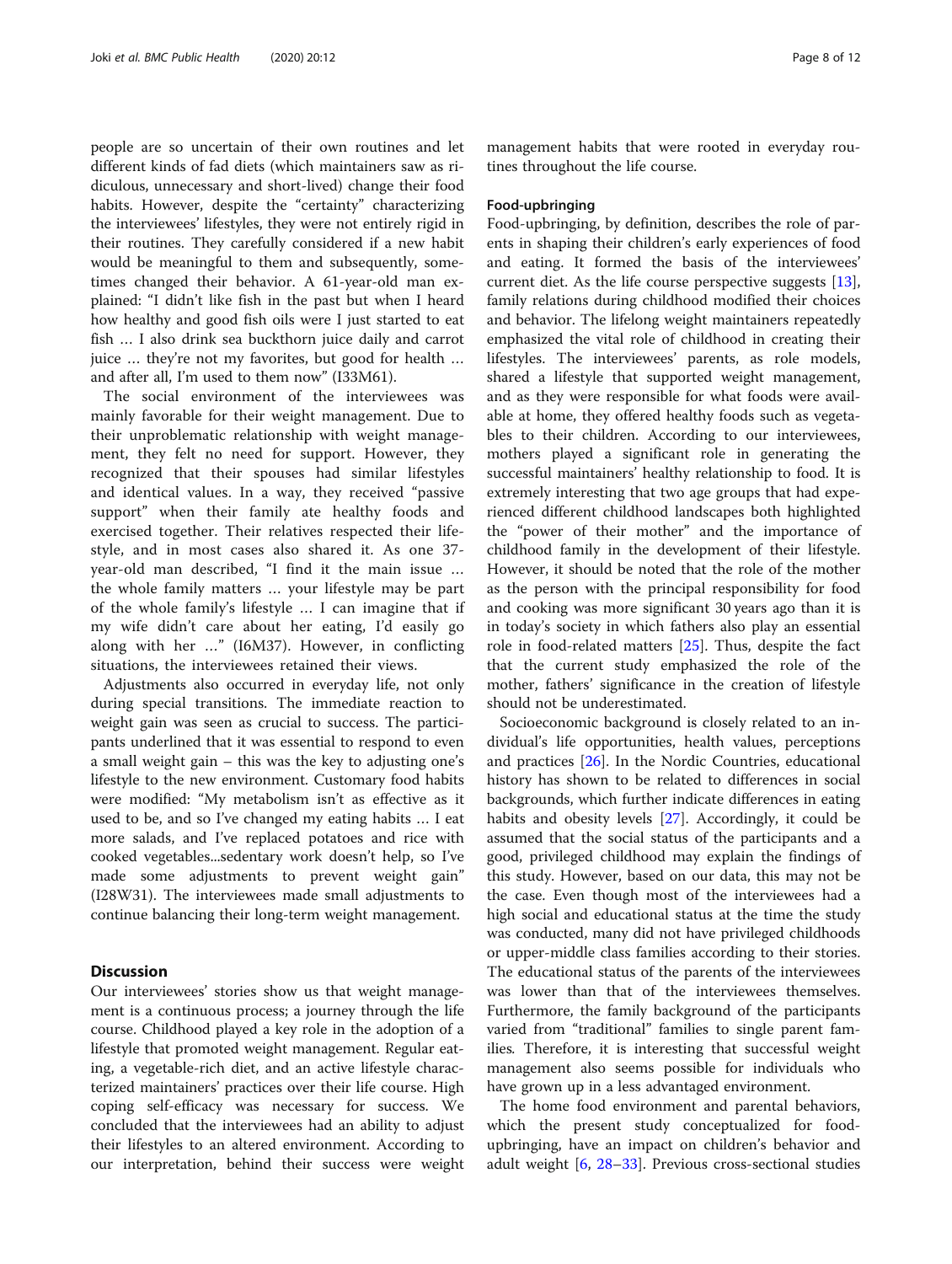have shown that parents can influence the nutritional quality of their children's diets by encouraging and modeling healthy eating, forming "rules" for foods that are allowed and limited in the home and keeping nourishing foods easily available [\[29](#page-11-0), [34](#page-11-0)]. Children's health practices seem to follow their mother's health behaviors [[31\]](#page-11-0), and eating behaviors are shaped by both parents [[30\]](#page-11-0). Parents also affect the development of their child's food preferences and energy intake [\[32\]](#page-11-0).

The lifestyle learned in childhood seems to remain over the life course. We recognized that our interviewees' lifestyles had always been active, and that their diets resembled those consumed in childhood. Previous studies have acknowledged this same phenomenon. The dietary and physical activity routines [\[35](#page-11-0)] and health beliefs and behavior [[36](#page-11-0)] learned from the family tend to persist throughout adulthood [\[35](#page-11-0), [36](#page-11-0)]. Women of normal weight also consider family background important [[6\]](#page-10-0). According to a tracking study of physical activity, an active lifestyle adopted early in childhood remains stable from youth to adult age [\[37](#page-11-0)]. In addition, parents' high levels of physical activity are positively associated with their children's activity levels [\[38\]](#page-11-0). According to Kaseva et al. [\[38\]](#page-11-0), the beneficial effect on offspring's lifestyle continues to at least middle age. The present study highlights the centrality of continuous activity in successful weight management.

Finally, previous studies have presented the main strategies for successful weight-loss maintenance [\[3](#page-10-0), [5,](#page-10-0) [39,](#page-11-0) [40](#page-11-0)]. Accordingly, multiple weight control practices (restricting dietary intake, monitoring weight, eating low-fat foods, exercising intensively) were significant, and weight-loss maintainers needed to observe their weight management carefully. Moreover, some described weight management as still being a struggle, even years after losing weight [[40](#page-11-0)]. The present study found that instead of strict rules and laborious control, success required habits that were adopted throughout the life course. We interpreted that weight management was the consequence of an individual lifestyle rather than of a definitive period of hard work.

#### Self-efficacy

According to our interpretation, the interviewees' beliefs and behavior in terms of issues related to weight management illustrated high self-efficacy. Successful weight maintainers believed they were responsible for their choices and routines and were committed to their lifestyle and ready to work at it. Moreover, their confidence in their lifestyle and the internalized routines they performed was strong, as was their trust in being able to cope with challenging life events. These findings fit the theory of a healthy lifestyle, which states that the development and maintenance of a healthy lifestyle is a complex process, influenced by multiple factors [\[41](#page-11-0)].

Features such as self-efficacy, feeling in control of one's life and a having variety of possible choices play a role in the maintenance of one's lifestyle [[26](#page-11-0), [41,](#page-11-0) [42\]](#page-11-0). Lifelong weight maintainers had these features and believed in their capacity to maintain their healthy lifestyles.

The interviewees' high self-efficacy in issues related to weight management had developed during their journey along with the successes they achieved. To ensure the maintenance of their set lifestyle, they continuously adopted new approaches to learning, thus even improving their lifestyle. They had learned to trust themselves in situations in which they needed to check a course of action and possibly adjust their lifestyle to the changing environment. They were also good at identifying weight gain risks. As these skills are related to the coping self-efficacy concept, we interpret that self-efficacy played a vital role in the maintenance of our interviewees' lifestyles.

Self-efficacy is also essential in life course transitions, which might be "stumbling blocks" for weight management. Combining family and working career is a common issue, and parenthood is identified as a period of great modifications [\[14](#page-11-0)]. Limited resources threaten weight control, and without tenacious self-efficacy, which enables coping with challenging adversities, weight gain is predictable. A qualitative study of mothers of normal weight mentioned childcare as a barrier or at least a challenge to successful weight management [[6](#page-10-0)]. However, according to our interviewees, being a role model for children supported also their own weight management. They wished to change their routines, such as regular eating, preference for healthy foods and a physically active lifestyle, for their children, which had an impact on the maintenance of their current lifestyles. Our interviewees adjusted their behavior in even healthier directions in these circumstances. Thus, we suggest that with high coping self-efficacy, lifelong weight maintainers overcame challenging transitions and succeeded in remaining at their ideal weight.

### **Habits**

An exciting finding of the present study was the major role that habits play in successful weight management. Phenomenological studies define the term "habits" as present bodily actions that past experiences have shaped into situationally adequate and adaptive actions [\[43](#page-11-0)]. Earlier interactions and learning processes produce these habits, and these should be distinguished from rigidly automatic processes such as reflexes. Interestingly, our results fit this phenomenological definition. The interviewees did not actively think about food choices and meal sizes or whether to go out for a walk, because these were routines that they were used to following. However, in the beginning, these habits needed more conscious actions. According to our interviewees, as learned and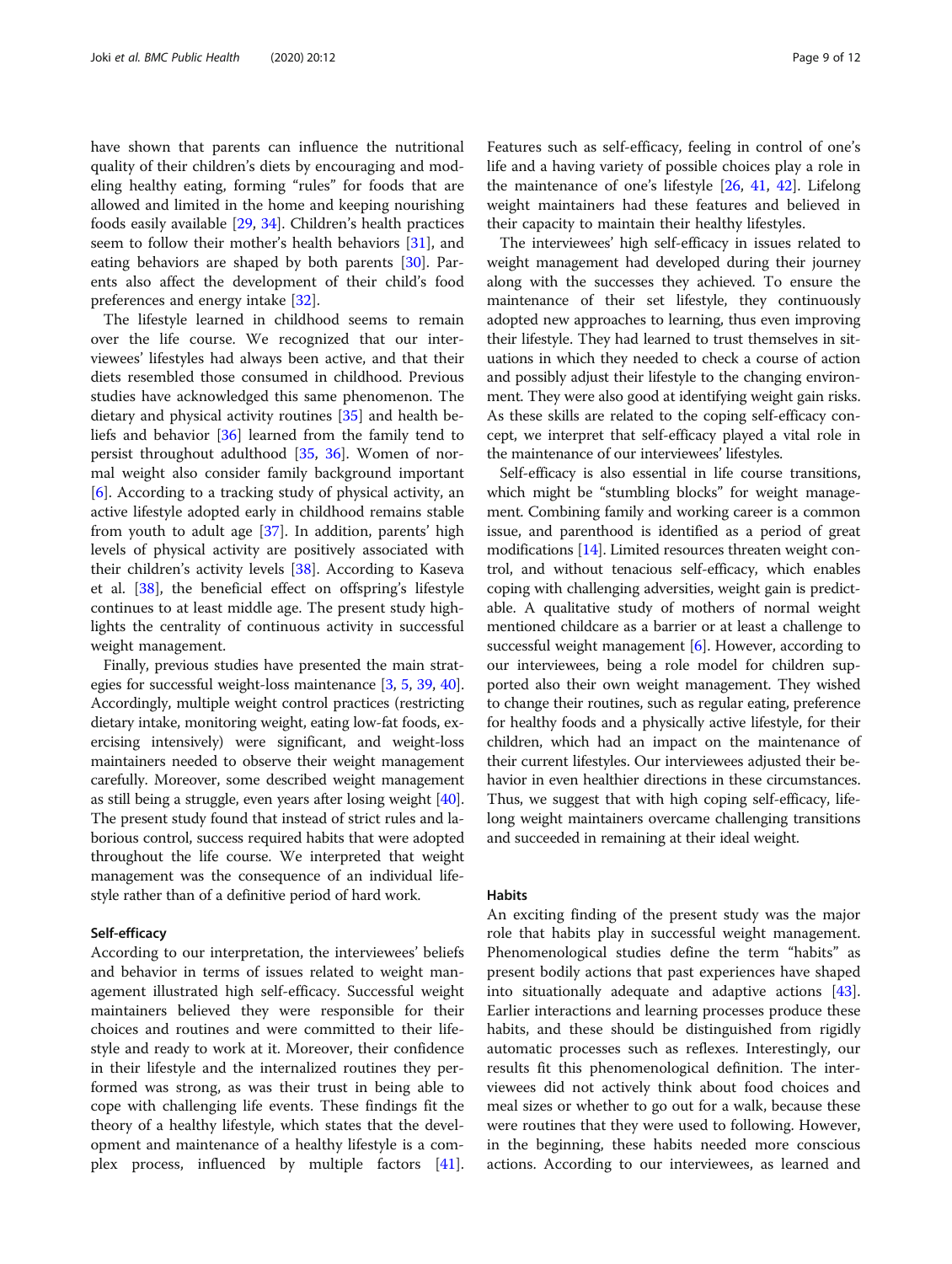internalized habits occur routinely, this did not require constant work or assisted weight management.

Health behavior is known to be the sum of conscious and automatic processes [\[44](#page-11-0)]. Our study came to the same conclusion, as we recognized the importance of both these factors in successful lifelong weight management, self-efficacy illustrating conscious processes, and habits describing automatic processes. The interviewees saw weight management as possible, and their established routines stabilized any needs to control their behaviors. This may also explain why the interviewees did not perceive weight management as difficult. In contrast to our results, one study has found that familiar customs do not facilitate the weight control of women of normal weight: these women experienced it as laborious [\[6](#page-10-0)]. They also mentioned that weight control demanded regimentation in exercise and discipline in food choices. The attitudes toward weight management differed between our interviewees and women of normal weight. Lifelong weight maintainers identified weight management as favorable and understood its role in promoting health and life quality.

One of the current interests in health psychology research concerns habits and their significance for health promotion and weight management [[45,](#page-11-0) [46\]](#page-11-0). The present study interprets that habits play a key role in the success of weight management and facilitate it because they have been implemented since childhood. Researchers who are developing behavior change interventions are intensively exploring the formation of habits and the potential strategies to change them. Our findings, which bring the individual-based view to the concept of habits, support the relevant role of habituation in weight management and health behavior.

# Limitations and strengths of the study

In order to obtain a new, deeper understanding of lifelong weight management over the life course, we approached the research topic from a qualitative perspective. As qualitative research methods are generally used for understanding views and perceptions and are intended for scarcely studied fields [[17](#page-11-0)], we considered this approach optimal for the purposes of the present study. Another advantage of qualitative research is its ability to identify experiences in people's everyday lives throughout the life course.

As we wanted to learn about the lifelong weight management of individuals of normal weight, we intentionally selected our participants from among individuals whose experiences and history we expected to yield significant information for our research questions. Naturally, we had no long-term data on weight, and we needed to rely on the interviewees' reports. However, we excluded two participants who reported during the interview that they had had a weight-gain period. As the study did not aim to generalize the results, we chose an elective sampling method. We believe that in this kind of qualitative study the representativeness of the sample needs to be considered on a basic level, and therefore, we wanted to exclude systematic bias of selection. Consequently, we selected all volunteer candidates who met the recruitment criteria, but the researchers did not deliberately influence the selection process.

As the starting point of the study was a deeper understanding of lifelong successful weight management, we only included normal weight, gender and age in the criteria for participation. However, it is well-known that socioeconomic status is closely associated with health behavior  $[41]$  $[41]$ . The majority of our participants (28 for 39 individuals) had studied for over 13 years, and only three belonged to the lowest education category (education of less than 9 years). Socioeconomic background might have modified the results of the study, and the themes describing successful weight management may have been different if the majority of the participants had belonged to the lowest education category. However, our interviewees also disclosed events and routines from childhood that did not support a healthy lifestyle. Moreover, they revealed that not all their families had belonged to the upper-middle class and not all had had a privileged childhood. Thus, an "ideal" lifelong environment did not seem to be necessary for developing a healthy lifestyle.

Further, the tendency to answer in a socially acceptable way may be considered a weakness of our interviews [\[47](#page-11-0)]. However, our participants openly discussed the issues in their interviews and did not avoid topics related to, for example, unhealthy eating habits or unhealthy food choices. Another aspect of research reliability is linked to the personal narratives that the interviewees gave on topics related to childhood and transitions. Narrative theory states that interviewees order their memories along coherent narrative structures and plots and tell their narratives in a specific cultural context, which defines a range of possible stories to explain the phenomenon [\[48](#page-11-0)]. This is especially typical in narratives describing life transitions. Our participants characterized how they had managed to adjust their lifestyles to altered situations in several ways. It might be that these adaptations were not actually as simple or easy as the interviewees presented. However, it is interesting that our participants' stories are success stories of life experiences that are typically reported to be the cause of weight gain by most of the Western culture.

The present findings describe the views of participants from the metropolitan area of Finland. Weight management in urban areas might be more favorable than that in rural areas due to frames such as physical and social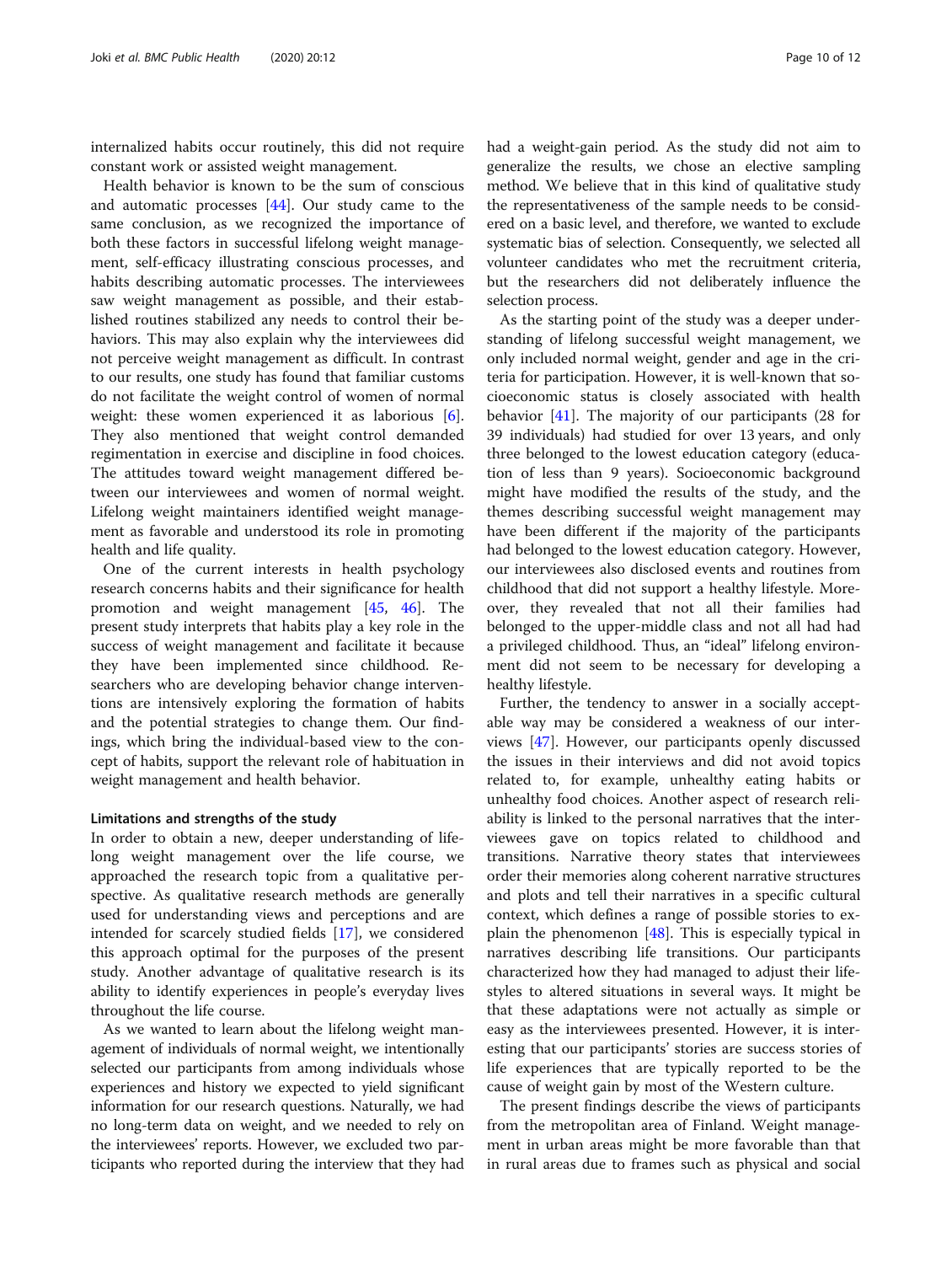<span id="page-10-0"></span>environments. Rural areas may also have more barriers to women's weight management, such as a lack of childcare or longer commuting, which deprive weight management resources [6]. However, as our study included both men and women, and individuals from two age groups, it considered weight management from a broader viewpoint.

# Conclusion

The present study offers a novel and important perspective of lifelong weight management. We interpret successful weight management as a journey over the life course. The building of a lifestyle begins in childhood, and continues throughout the life course. These findings encourage us to pay more attention to childhood as a creator of habits and healthy lifestyles. Food-upbringing and an active lifestyle are key issues for preventing obesity: Providing nutrition and exercise education to parents when expecting their first child would be justified, at least for those at a high risk of overweight and obesity.

However, it seems that the experiences of childhood alone are not decisive in terms of success. High selfefficacy in issues related to weight management is likely to play an essential role in maintaining a healthy lifestyle. These findings could inspire obesity treatment programs to concentrate on the factors involved in the development of self-efficacy. Although long-term successful weight management is typically seen as laborious and unattainable by the public, our results demonstrate positive insights into lifelong weight management from an individual's perspective. Successful weight management did not require continuous work, periods of fasting or extreme exercise; instead it required routines, habits and skills to improve an adopted lifestyle.

### Supplementary information

Supplementary information accompanies this paper at [https://doi.org/10.](https://doi.org/10.1186/s12889-019-8128-8) [1186/s12889-019-8128-8.](https://doi.org/10.1186/s12889-019-8128-8)

Additional file 1. The interview guide includes the discussion topics that the interviews covered.

Additional file 2. The coding book includes information about the categorization of the codes and the main categories. There are also example quotations of every codes.

#### Abbreviation

BMI: Body mass index

#### Acknowledgments

We would like to thank all the interviewees for their participation and their contribution to this study.

#### Authors' contributions

AJ conducted all the interviews and transcribed and analyzed the data under the supervision of JM, HK and MF. AJ wrote the first draft of the manuscript and all authors (AJ, JM, HK, MF) contributed to the writing of the manuscript. All authors read and approved the final manuscript.

#### Funding

This study was supported by the Juho Vainio Foundation, the University of Helsinki Foundation and the Raisio Research Foundation. The funders had no role in study design, data collection, and analysis, decision to publish, or preparation/writing of the manuscript.

#### Availability of data and materials

The datasets generated and/or analyzed during the current study are not publicly available as they are confidential, but can be obtained from the corresponding author on reasonable request.

#### Ethics approval and consent to participate

The research was reviewed in April 2012 by the Ethics Committee of Human Studies at the University of Helsinki. Ethics approval was received (#4/2012), and all the participants provided oral informed consent. It is a typical procedure in Finland to ask oral consent in the case when the study does not cover sensitive topics, and the Finnish National Board on research integrity TENK supports it. The Ethics committee of Human Studies approved oral informed consent. The participants were conscious of their right to withdraw from the study, and their anonymity was guaranteed.

#### Consent for publication

The oral informed consent for using the quotes in published materials was obtained before the interviews.

#### Competing interests

The authors declare that they have no competing interests.

#### Author details

<sup>1</sup>Department of Food and Nutrition, University of Helsinki, P.O. Box 66, 00014 Helsinki, Finland. <sup>2</sup>Department of Education, University of Helsinki, P.O. Box 8 00140 Helsinki, Finland. <sup>3</sup>Sociology, University of Helsinki, P.O. Box 18, 00014 Helsinki, Finland.

## Received: 15 April 2019 Accepted: 24 December 2019 Published online: 06 January 2020

#### References

- 1. Ng JYY, Ntoumanis N, Thgersen-Ntoumani C. Autonomy support and control in weight management: what important others do and say matters. Br J Health Psychol. 2014;19(3):540–52.
- 2. Santos I, Sniehotta FF, Marques MM, Carraca EV, Teixeira PJ. Prevalence of personal weight control attempts in adults: a systematic review and metaanalysis. Obes Rev. 2017;18(1):32–50.
- 3. Elfhag K, Rossner S. Who succeeds in maintaining weight loss? A conceptual review of factors associated with weight loss maintenance and weight regain. Obes Rev. 2005;6(1):67–85.
- 4. Santos I, Vieira PN, Silva MN, Sardinha LB, Teixeira PJ. Weight control behaviors of highly successful weight loss maintainers: the Portuguese weight control registry. J Behav Med. 2016;40(2):1–6.
- 5. Thomas JG, Bond DS, Phelan S, Hill JO, Wing RR. Weight-loss maintenance for 10 years in the National Weight Control Registry. Am J Prev Med. 2014; 46(1):17–23.
- 6. Welch N, Hunter W, Butera K, Willis K, Cleland V, Crawford D, et al. Women's work. Maintaining a healthy body weight. Appetite. 2009;53(1):9–15.
- 7. Fogelholm M, Anderssen S, Gunnarsdottir I, Lahti-Koski M. Dietary macronutrients and food consumption as determinants of long-term weight change in adult populations: a systematic literature review. Food Nutr Res. 2012;56. <https://doi.org/10.3402/fnr.v56i0.19103>.
- 8. Fogelholm M, Kukkonen-Harjula K. Does physical activity prevent weight gain--a systematic review. Obes Rev. 2000;1(2):95–111.
- 9. Fogelholm M, Larsen TM, Westerterp-Plantenga M, Macdonald I, Martinez A, Boyadjieva N, et al. PREVIEW: Prevention of Diabetes through Lifestyle Intervention and Population Studies in Europe and around the World. Design, Methods, and Baseline Participant Description of an Adult Cohort Enrolled into a Three-Year Randomised Clinical Trial. Nutrients. 2017;9(6). <https://doi.org/10.3390/nu9060632>.
- 10. Joki A, Makela J, Fogelholm M. Permissive flexibility in successful lifelong weight management: a qualitative study among Finnish men and women. Appetite. 2017;116:157–163.